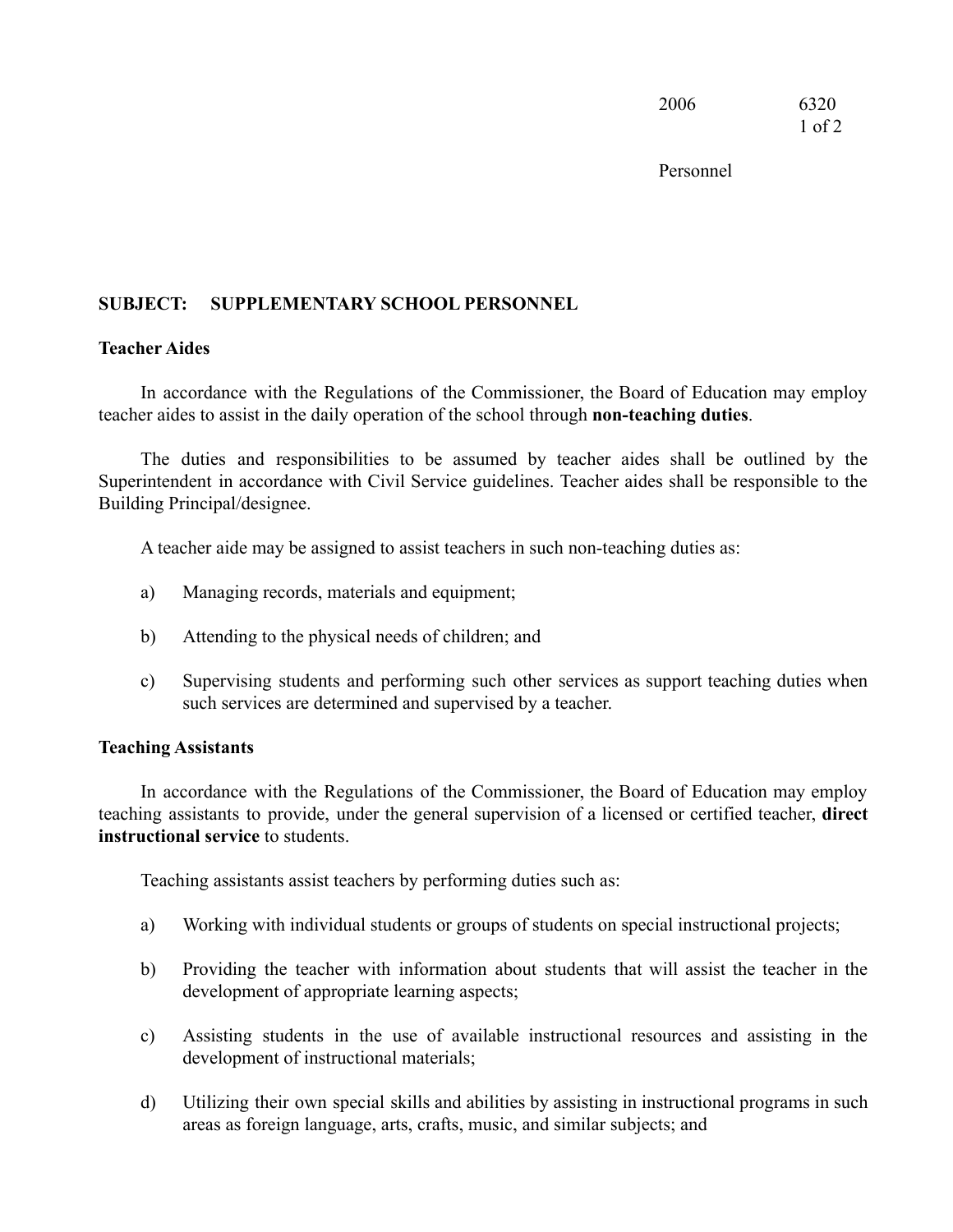e) Assisting in related instructional work as required.

(Continued)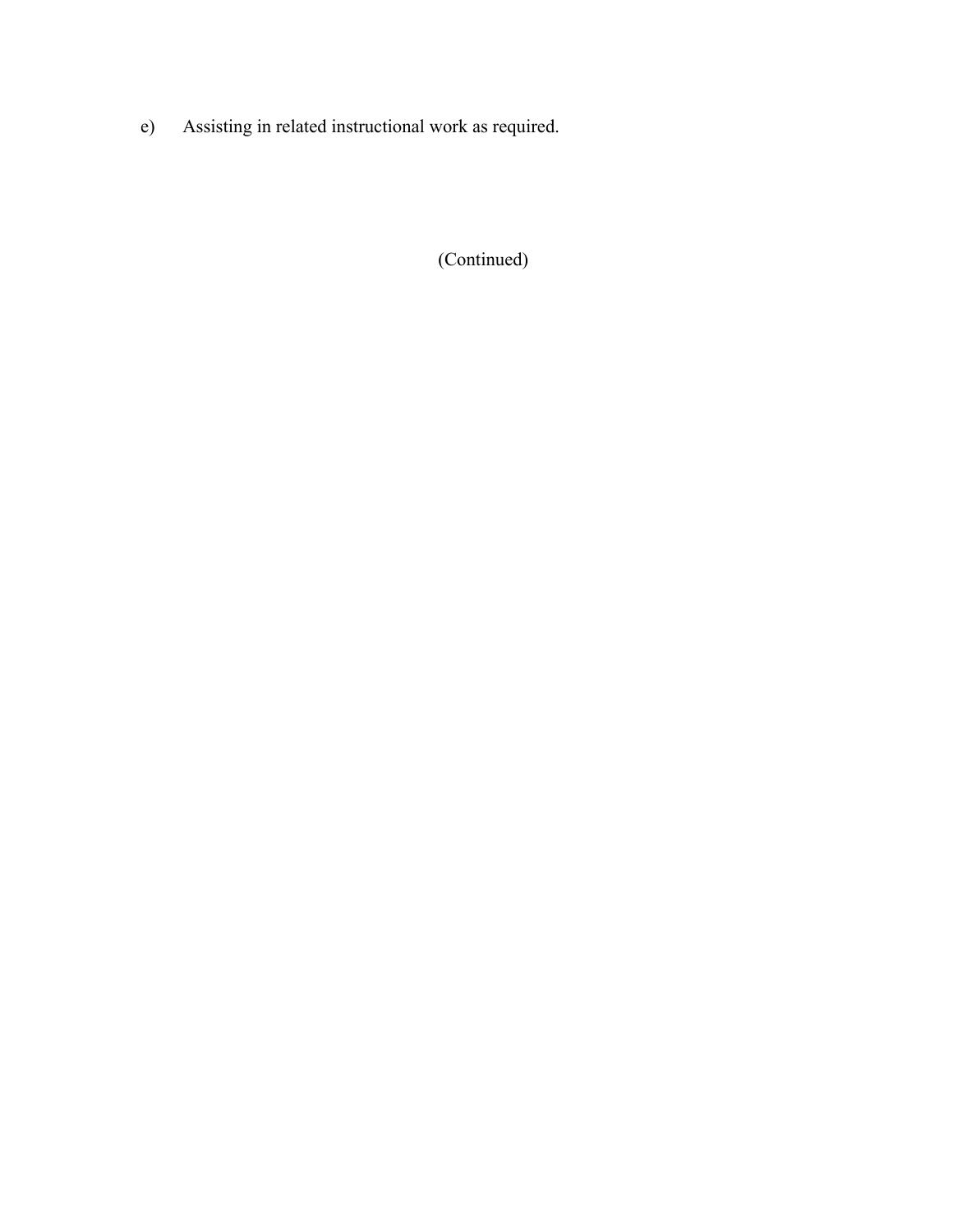2006 6320 2 of 2

Personnel

## **SUBJECT: SUPPLEMENTARY SCHOOL PERSONNEL (Cont'd.)**

Teaching assistants who hold a pre-professional teaching assistant certificate shall have the same scope of duties as enumerated above for other teaching assistants. Within that scope of duties, teaching assistants holding a pre-professional teaching assistant certificate may, at the discretion of the District, and while under the general supervision of a teacher, perform such duties as:

- a) Working with small groups of students so that the teacher can work with a large group or individual students;
- b) Helping a teacher to construct a lesson plan;
- c) Presenting segments of lesson plans, as directed by the teacher;
- d) Communicating with parents of students at a school site or as otherwise directed by a teacher; and
- e) Helping a teacher to train other teaching assistants.

Licensure and certification requirements shall be as mandated pursuant to Commissioner's Regulations.

8 NYCRR Section 80-5.6